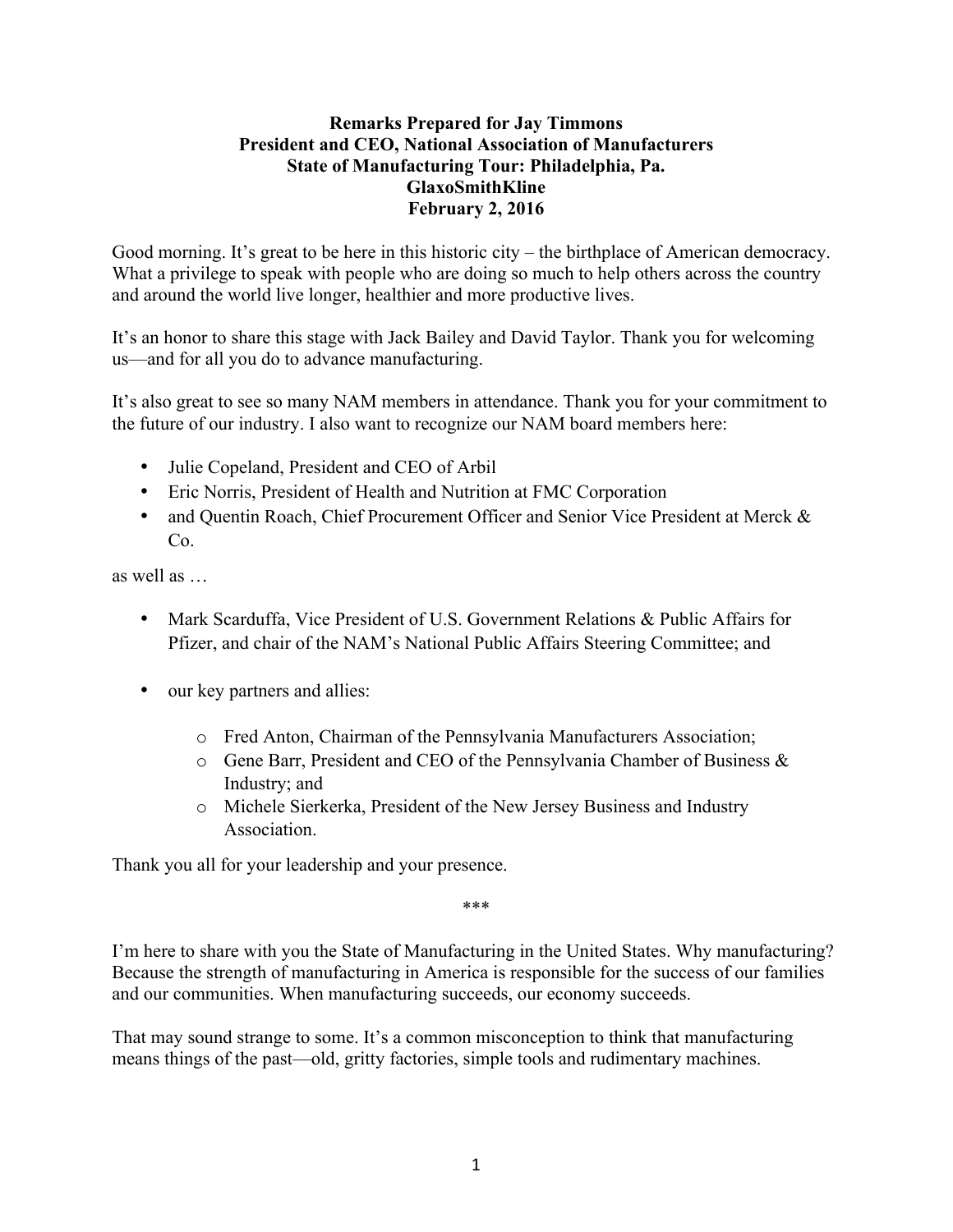If that's the image the word 'manufacturing' conjures in your mind, then, ladies and gentlemen, let me introduce you to modern manufacturing.

Just a quick look at some of our member companies' work will show you: modern manufacturing touches every aspect of our lives.

From FMC Corporation's crop protection technologies that help put affordable food on our tables…

…to Campbell Soup's efforts to promote global nutrition and Crown Holdings' contributions to sustainable food packaging.

From GlaxoSmithKline's research and production of life-improving medicines and vaccines…

…to Air Products and Chemicals' exciting developments in bioenergy and CO2 capture.

From our homes, where companies like Saint-Gobain and Armstrong World Industries are delivering attractive, long-lasting, sustainable, and innovative materials for construction, interiors and more…

…to the vast new world of the Internet of Things, where everyday objects are now digitally interconnected by the web.

First it was our phones. Then it was our thermostats, our watches, our cars. Soon it will be everything from our contact lenses to our entire homes.

TE Connectivity, for example, is automating and optimizing the systems which connect vehicles, infrastructure and people in the public transportation sector.

Meanwhile Honeywell lets you control your home security and energy management with the touch of a button from around the world.

That's the Internet of Things…and that's modern manufacturing.

By 2020, an estimated 26 billion objects will be linked together by the Internet. Manufacturing is truly changing everything…and all these things are changing our lives.

And that is why, today, manufacturing in the United States is leading an innovation revolution a revolution that will win us jobs, strengthen working families and restore our standing around the world.

## \*\*\*

Here in Pennsylvania, manufacturers employ nearly 10 percent of non-farm workers and contribute nearly \$80 billion to the state economy. Nationwide, we employ over 12 million men and women—and contribute more thatn \$2 trillion to the national economy.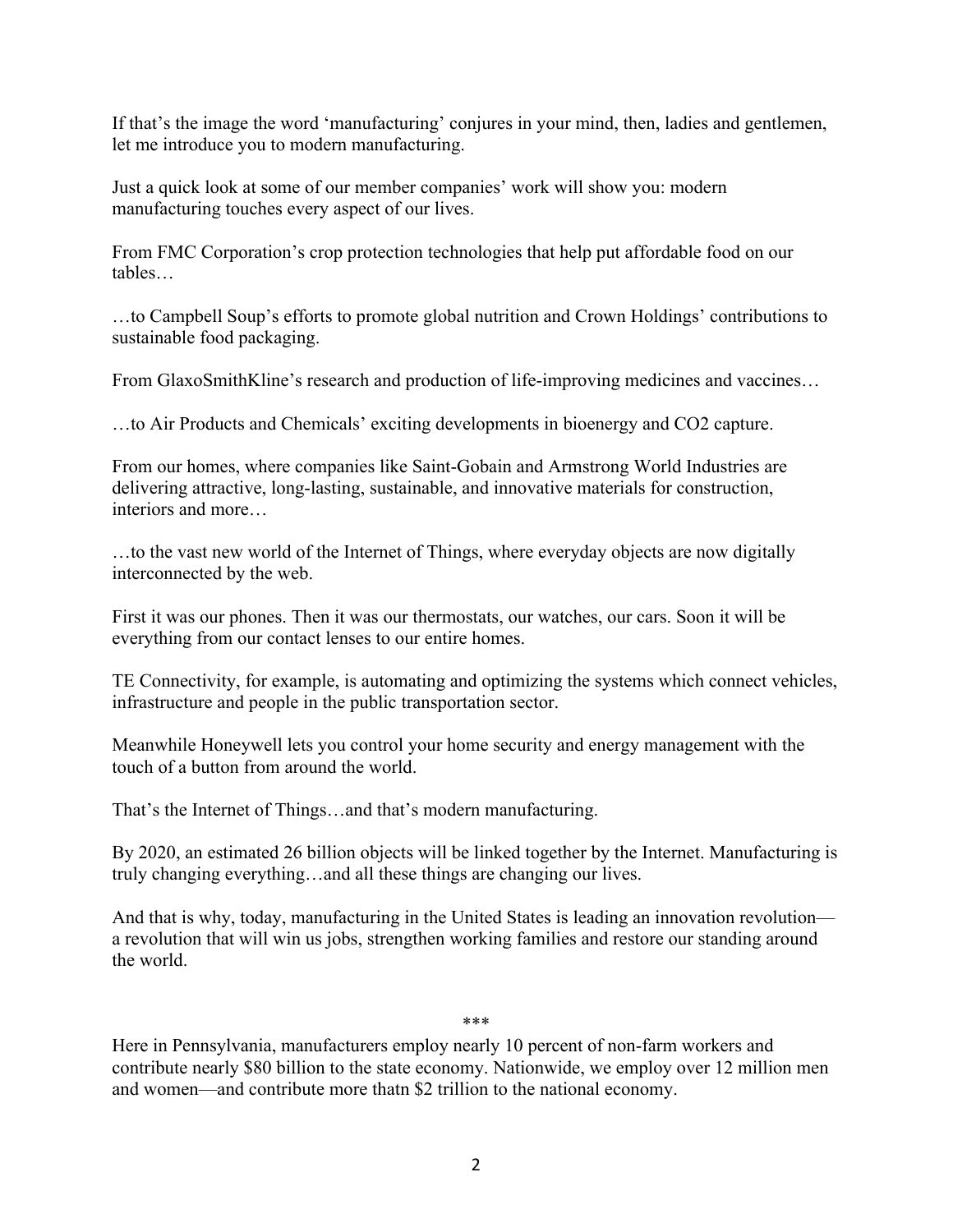And get this important data point: For every \$1.00 invested in manufacturing, another \$1.40 is added to the economy.

So, you see, the state of manufacturing matters. It matters for the state of our union.

Every day across this country, manufacturers go to work, competing to win. New technologies, affordable energy and world-leading productivity have given the United States a competitive advantage in the global marketplace. But obstacles are still in the way of forging an economy that lives up to our people—and to the potential we can unleash.

Unavoidable headwinds, like global economic weakness and worldwide instability, have roiled manufacturing. While this will be slow to change, our leaders right here in our own country have at this moment the power to fix other self-imposed barriers to opportunity and success. They can fix policies in Washington that imperil our promise.

These barriers exist because Washington hasn't yet summoned the will to change them. And because "We The People," in some ways, haven't done enough to fight for manufacturing as essential to our future.

Just as "American Idol" is entering its final season this year, it's also time to stop selecting political candidates based on how they sound, rather than what they can actually do for manufacturing and our country.

Of course, if you listen to the candidates out campaigning, they all support manufacturing…at least rhetorically. The same is true of our leaders in Congress and state capitals—and among the general public.

But, words aren't enough. Creating the right climate for economic growth takes the right policy agenda.

At the NAM, we want to make it easy. We're spelling out exactly the right policies that will empower manufacturers…to compete and win.

Our "Competing to Win" agenda is a policy roadmap guided by four core values, which are also foundational principles of the country we love.

The first is free enterprise: market forces that drive innovation and growth better than any system ever conceived in the history of mankind.

The second is competitiveness: our ability to expand markets and succeed in the global economy.

The third is individual liberty: the creativity and entrepreneurship unleashed by protecting and advancing the basic freedoms enshrined in our Constitution and Bill of Rights.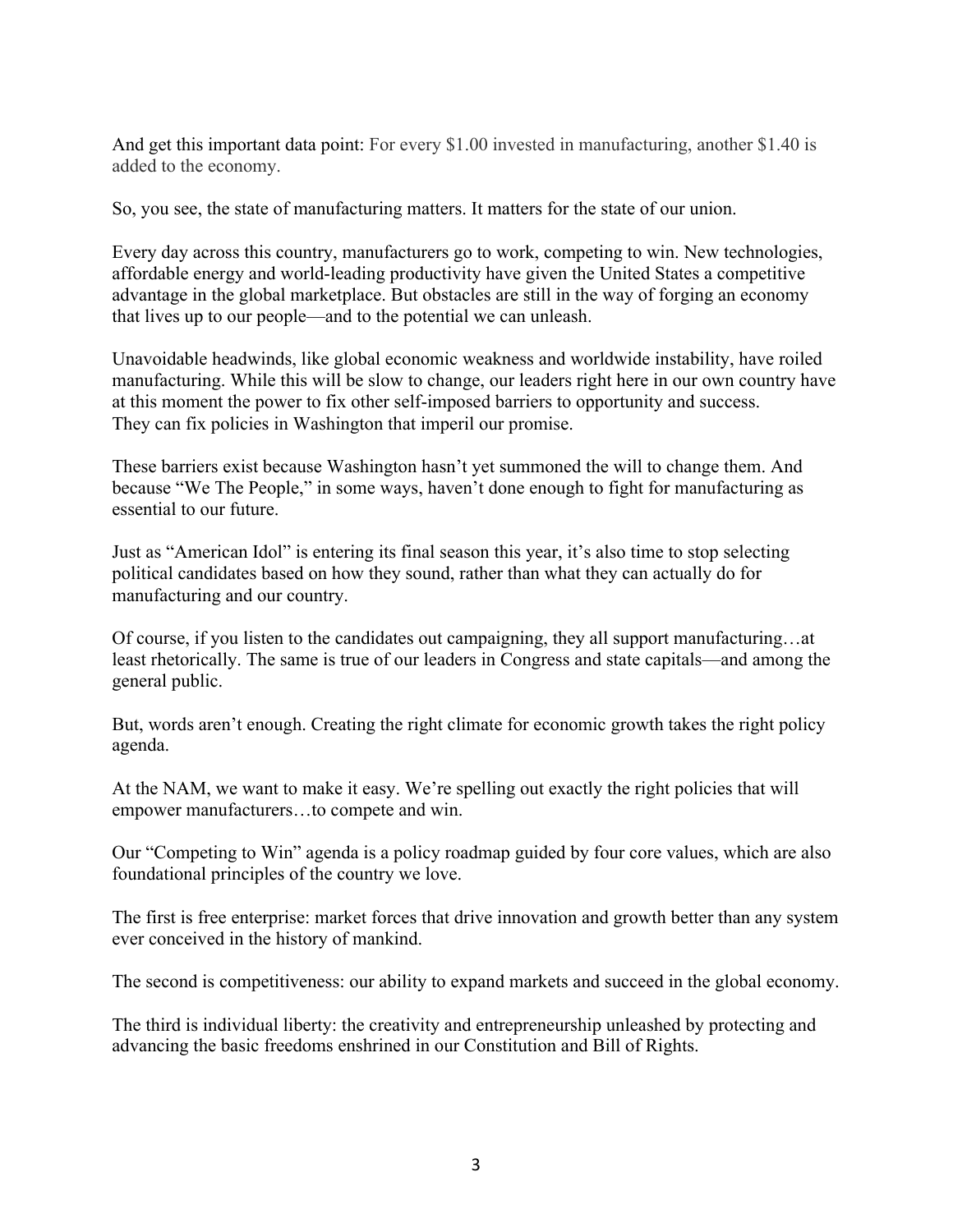And the fourth, equal opportunity: our shared belief that every one of us, if given the chance, has the potential to contribute to the success of our companies, our communities and our country.

Every policy proposal supports these principles, and our message is this: If a candidate wants to be a manufacturing president…if Congress wants to energize the manufacturing economy….if you want to be a manufacturing voter…this is the agenda.

We zero in on 11 areas:

- tax;
- trade;
- energy;
- environment:
- transportation and infrastructure;
- labor;
- immigration;
- workforce:
- health care;
- research, innovation and technology; and
- regulatory and legal reform.

That's more topics than we have time for here….so I'll focus on just two…starting, appropriately, with healthcare.

It's an issue that has become so riven by political discord, we are losing sight of our end goal…giving workers and families affordable access to high-quality healthcare to keep them well.

This is something NAM cares deeply about. NAM members offer employee health insurance coverage at a higher rate than other industries. In fact, 97 percent of companies supply it.

Now part of the challenge is making sure we prescribe the right medicine for healthcare. Here at GlaxoSmithKline, you understand matching the intervention to the patient. When treatments rely on our own genes to spark the right immunological response…well, it doesn't get more individualized than that.

Personalized treatment is the trend in medicine. On the policy front, however, there's some movement in the opposite direction—away from the individually tailored and toward the one size fits all.

This poses a challenge. The better…and less expensive…way forward will be to minimize restrictions and increase flexibility.

For example, we could encourage new models, so employers can have a sustainable way to contribute to the cost of insuring employees and their families.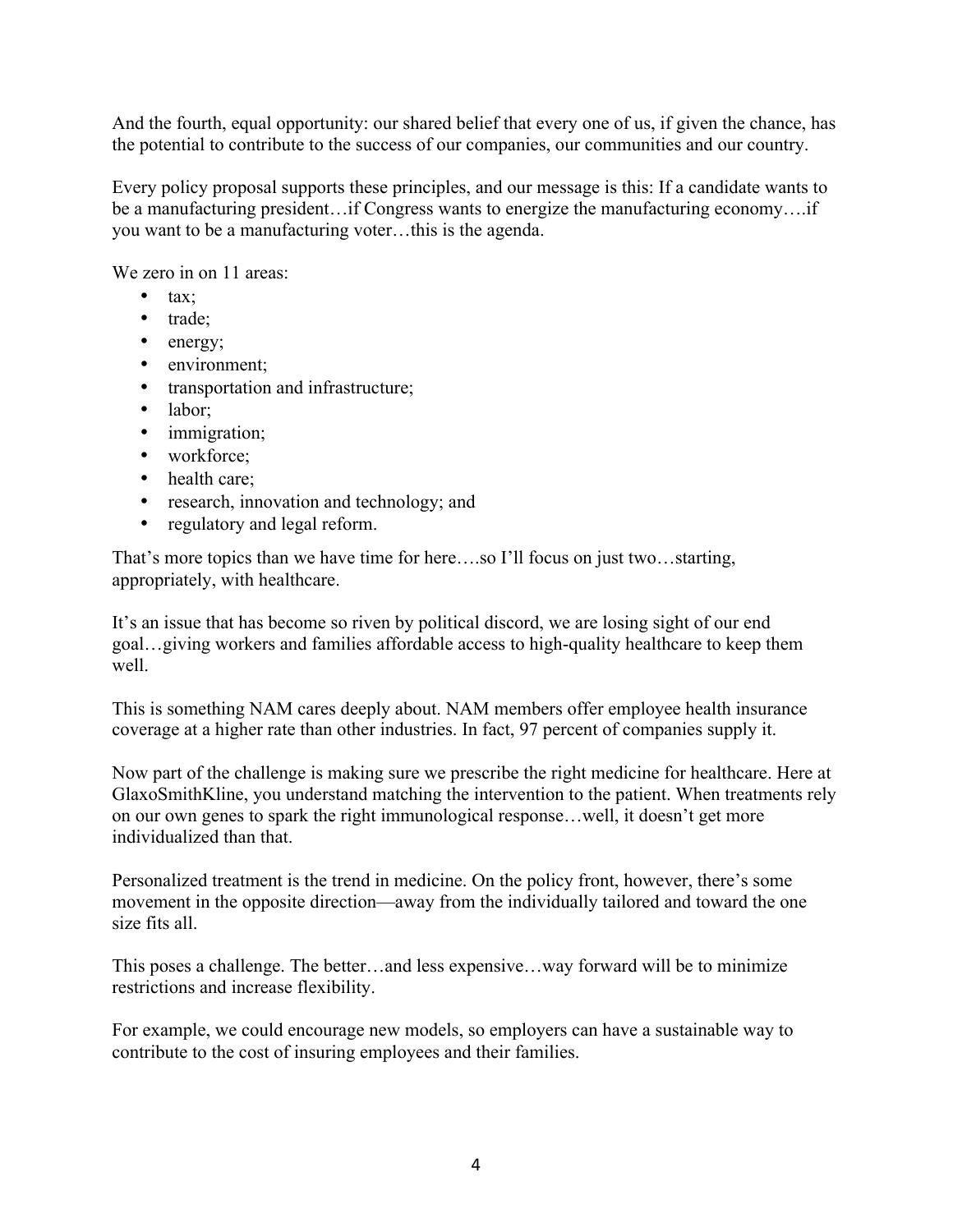We could promote options like private healthcare exchanges, self-insured plans, flexible reimbursement arrangements, direct primary care and strengthened health savings accounts.

New thinking in health coverage will take us a long way, but we won't reach our destination of affordable care until we tackle medical liability. Our legal system is one of this country's greatest problem areas, in the medical field and beyond.

Medical liability costs alone drains us of more than \$55 billion annually. Our leaders must not shy away from reform.

It's also time to support the modernization of approval processes for medical devices, pharmaceuticals and biologics, which would reduce costs and speed safe, innovative treatments from the laboratory to patients.

This is part of the Research, Innovation and Technology plank of our agenda.

Manufacturers account for more than three-fourths of private sector R&D. We've been awarded more patents than any other industry.

To secure our competititiveness, we must respond with a policy environment designed to attract and retain investment…and with strong protections of intellectual property.

We must be vigilant and push back on aggressive state legislatures that want to require pharmaceutical manufacturers to turn over and reveal highly sensitive operational information such as pricing on specific products, marketing costs, research investments and funding streams that support new and product development. It's a misguided effort that will sap innovation, and it's of great concern. No manufacturer should have to provide an unprecedented view of proprietary operations or its most sensitive information. Manufacturers will not accept this, nor will we sit quietly.

Intellectual property rights must also be a central issue in trade agreements. As we work to open new markets, we cannot allow our hard-won innovations to be appropriated by our competitors. And as we champion the Internet of Things, we'll need to modernize our communications laws to fit this new era and find new ways for ensuring our cybersecurity.

If we do these things, then manufacturers can continue leading an innovation revolution with that benefts our people, our economy and the world.

\*\*\*

And ultimately, that's what all of this is about—empowering manufacturers to pioneer the future. So we also need to address those other important areas:

That means eliminating trade barriers so our companies can reach the billions of customers outside our borders…and addressing persistant infrastructure issues with our ports and waterways so we can efficiently transport products overseas.